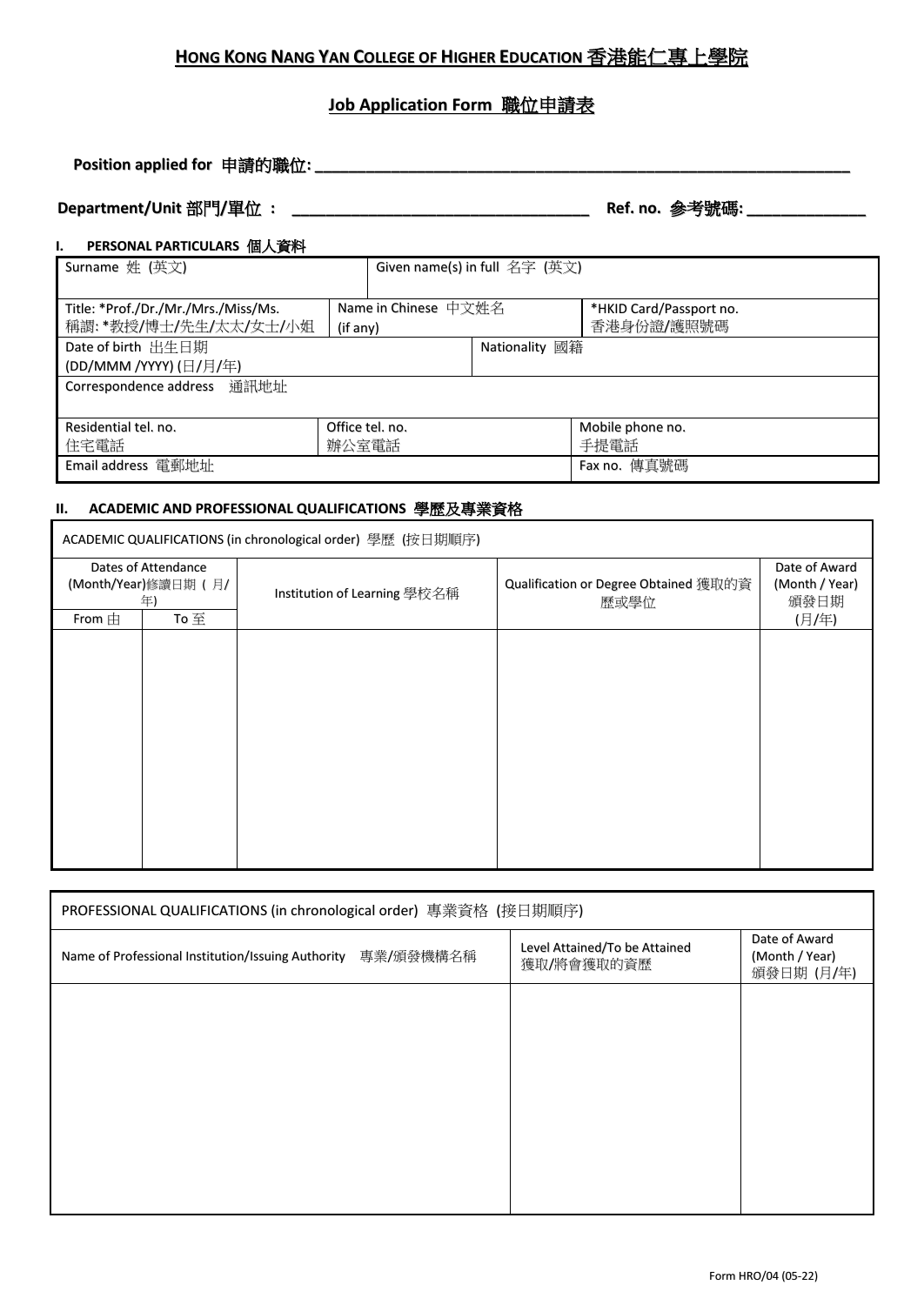### **III. WORKING EXPERIENCE** 工作經驗

Full Employment Record to date (including past government employment and part-time job) (in chronological order)

截至目前為止的全部就業詳情(包括以前受僱於政府的資料和兼職資料)(按任職的日期順序列出)

| PALL II NAMALLE JIL IPANUNET IN III LIILIPPANA KIIRAN PANTA EJIREN ENEN PARA TII LII |                                    |                    |                                    |     |  |
|--------------------------------------------------------------------------------------|------------------------------------|--------------------|------------------------------------|-----|--|
| Name of Firm 機構                                                                      | Full-time<br>Part-time<br>兼職<br>全職 | Position Hel<br>職位 | Date (Day/Month/Year)<br>日期(日/月/年) |     |  |
|                                                                                      |                                    |                    | Form 由                             | To至 |  |
|                                                                                      |                                    |                    |                                    |     |  |
|                                                                                      |                                    |                    |                                    |     |  |
|                                                                                      |                                    |                    |                                    |     |  |
|                                                                                      |                                    |                    |                                    |     |  |
|                                                                                      |                                    |                    |                                    |     |  |
|                                                                                      |                                    |                    |                                    |     |  |
|                                                                                      |                                    |                    |                                    |     |  |
|                                                                                      |                                    |                    |                                    |     |  |
|                                                                                      |                                    |                    |                                    |     |  |
|                                                                                      |                                    |                    |                                    |     |  |
|                                                                                      |                                    |                    |                                    |     |  |
|                                                                                      |                                    |                    |                                    |     |  |
|                                                                                      |                                    |                    |                                    |     |  |
|                                                                                      |                                    |                    |                                    |     |  |
|                                                                                      |                                    |                    |                                    |     |  |
|                                                                                      |                                    |                    |                                    |     |  |
|                                                                                      |                                    |                    |                                    |     |  |

### **IV. PRESENT/MOST RECENT EMPLOYMENT (Please attach additional sheets to show details of all previous employment)** 目前**/**最近的工作狀況 **(**請附另頁詳細說明過往工作的詳情**)**

| Position 職位           | Name of Employer 僱主名稱                               |  |
|-----------------------|-----------------------------------------------------|--|
|                       |                                                     |  |
| Present / Last salary | Allowances & other fringe benefits                  |  |
| 目前/最後薪金               | 津貼及其他福利                                             |  |
| Expected salary       | Earliest date available if appointed by the College |  |
| 期望薪金                  | 最快可上工日期                                             |  |

### **V. REFEREES** 咨詢人

Please include your current or recent employer where applicable. Unless otherwise specified, consent is deemed to have been given by the applicant to the College to approach the referees below without prior notification to the applicant. Please inform your referees that such consent has been given by you. 請提供您的當前或最近的僱主作為咨詢人。除另有指明外,申請人將被視 為已同意本學院直接向下列人仕咨詢,而不需另行通知申請人。請告知有關的人仕您已作出該同意的決定。

| Name of Referees 咨詢人姓名 | Position, Name & Address of Work 職位, 公司名稱及地址 | Tel. / Fax No. / Email Address 電<br>話/傳真/電郵 |
|------------------------|----------------------------------------------|---------------------------------------------|
| ı.                     |                                              |                                             |
| 2.                     |                                              |                                             |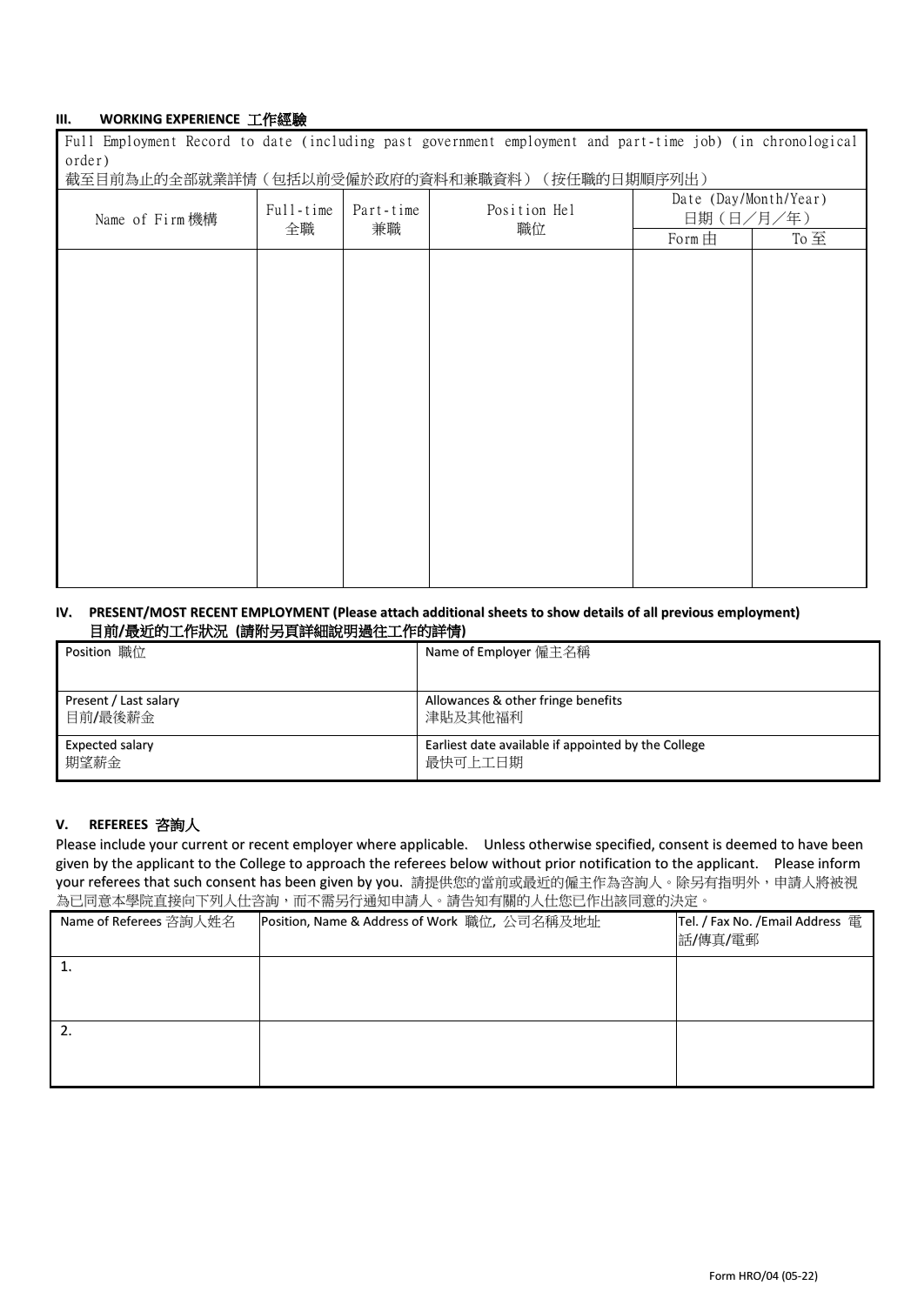#### **VI. DECLARATION** 聲明

| 1. I declare that the information given in this form and my curriculum vitae is correct and complete to the best of my knowledge. I understand<br>that if I wilfully give false information or withhold any material information, Hong Kong Nang Yan College of Higher Education has every<br>right to rescind any verbal/written offer of employment and I shall be liable to disciplinary actions, if applicable.<br>本人聲明在這份表格所提供的資料和本人的簡歷,就我所知是正確的及完整的。我明白,如果我故意提供虛假資料或隱瞞任何重<br>要資料,香港能仁專上學院有權撤銷任何口頭/書面提供聘用。如果適用,我應當承擔紀律處分。 |
|--------------------------------------------------------------------------------------------------------------------------------------------------------------------------------------------------------------------------------------------------------------------------------------------------------------------------------------------------------------------------------------------------------------------------------------------------------------------------------------------------------------------------------|
| 2. I *have/have not been convicted of a criminal offence in a court of law. 本人* 有/沒有 觸犯法庭上的刑事罪行 。                                                                                                                                                                                                                                                                                                                                                                                                                              |
|                                                                                                                                                                                                                                                                                                                                                                                                                                                                                                                                |
|                                                                                                                                                                                                                                                                                                                                                                                                                                                                                                                                |
|                                                                                                                                                                                                                                                                                                                                                                                                                                                                                                                                |
|                                                                                                                                                                                                                                                                                                                                                                                                                                                                                                                                |
|                                                                                                                                                                                                                                                                                                                                                                                                                                                                                                                                |
|                                                                                                                                                                                                                                                                                                                                                                                                                                                                                                                                |
| Applicant's signature 申請者簽署                                                                                                                                                                                                                                                                                                                                                                                                                                                                                                    |
| 日期<br>Date                                                                                                                                                                                                                                                                                                                                                                                                                                                                                                                     |
|                                                                                                                                                                                                                                                                                                                                                                                                                                                                                                                                |

#### Please delete as appropriate. 請刪除不適用者

#### NOTES TO APPLICANTS 申請人注意

- (1) All information given in this form will be treated in strict confidence. 在本表格提供的所有資料將會被嚴格保密。
- (2) Please attach a copy of your curriculum vitae together with this form and send them to the Human Resources Office. 請附上一份您的簡歷連同 此表格送交人力資源處。
- (3) The information provided in this form will be used by Hong Kong Nang Yan College of Higher Education for appointment and other employmentrelated purposes. It may be provided to any internal/external assessors, where applicable, authorised by the College to process the information for purposes relating to appointment at Hong Kong Nang Yan College of Higher Education. 在本表格提供的資料將用於由香港能仁專上學院僱 用及其他有關聘用的用途。在適用的情況下,它可以提供給由本學院所授權的任何內部/外部評審員,處理有關本學院聘用資料的目的。
- (4) It is our policy to retain the personal data of unsuccessful applicants for future reference purpose for a period of not longer than one year. When any similar vacancies in the College should arise during the period, we might transfer your application to the departments/offices concerned for consideration of employment. Your application together with all materials you provide will be disposed of after the one-year retention period. 我們的政策是保留不超過一年不成功的申請者個人資料作為日後參考之用。當在學院期間出現任何類似的職位空缺,我們可能會將你的 申請送交有關的部門/辦事處考慮。您的申請與你所提供的所有材料將於一年保留期後銷毀。
- (5) The College may request candidates to provide details of referees when necessary. 學院可要要求申請人的在必要時提供詳細咨詢人資料。